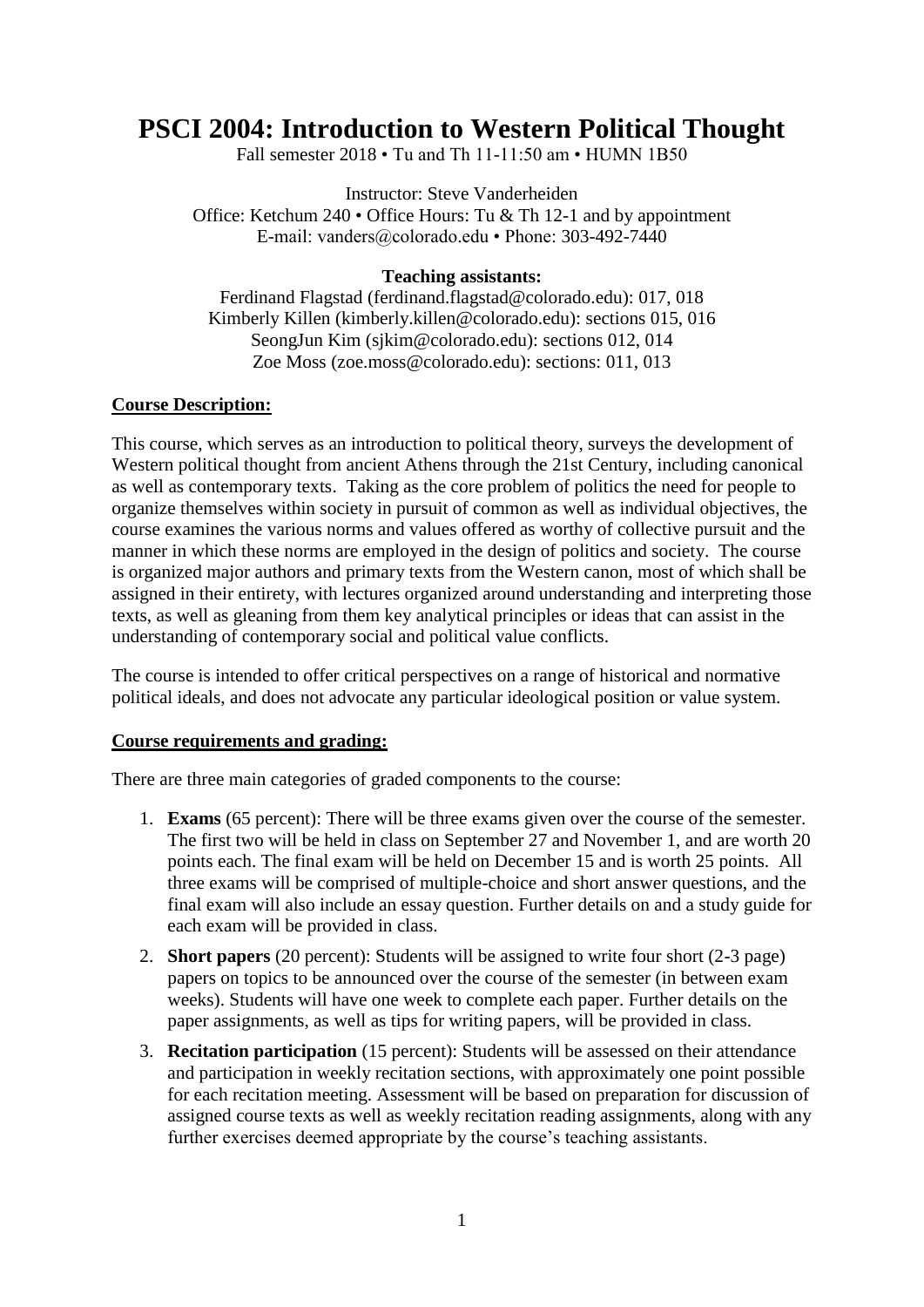Late papers and make-up exams resulting from unexcused absences shall be accepted only at the discretion of the instructor, and with an appropriate penalty. All students must take the final exam during its scheduled slot, except as allowed under CU's final exam policy.

## **Texts:**

There are five required hard copy texts for the course, all of which are available for purchase in the CU bookstore. Used copies of each should be readily available, online or through the bookstore, and can be located using ISBN codes below. All books for the course have been published in multiple editions; be sure to check with the instructor if planning to use alternate editions to verify that assigned readings from the various texts will be available, and note that editor's introductions and pagination are likely to vary with editions other those listed.

Plato, *The Republic* (ISBN: 9780140455113) Hobbes, *Leviathan* (ISBN: 9780140431957) Locke, *Second Treatise* (ISBN: 9780915144860) Mill, *On Liberty and Other Essays* (ISBN: 9780199535736) Marx & Engles, *The Communist Manifesto* (ISBN: 9780140447576)

Please notify the instructor if the CU bookstore runs out of any of the above-listed titles. Other assigned texts will be available electronically (in .pdf format), through the course's D2L page, and are listed as such in the Reading and Lecture Schedule, below.

### **University and course policies:**

**Disability accommodations**: If you qualify for accommodations because of a disability, please submit your accommodation letter from Disability Services to your faculty member in a timely manner so that your needs can be addressed. Disability Services determines accommodations based on documented disabilities in the academic environment. Information on requesting accommodations is located on the Disability Services website. Contact Disability Services at 303-492-8671 or dsinfo@colorado.edu for further assistance. If you have a temporary medical condition or injury, see Temporary Medical Conditions under the Students tab on the Disability Services website.

**Religious observances**: Campus policy regarding religious observances requires that faculty make every effort to reasonably and fairly deal with all students who, because of religious obligations, have conflicts with scheduled exams, assignments or required attendance. Students needing to miss class or exams for religious observances must inform the instructor during the first two weeks of the semester. http://www.colorado.edu/policies/fac\_relig.html.

**Classroom behavior**: Students and faculty each have responsibility for maintaining an appropriate learning environment. Those who fail to adhere to such behavioral standards may be subject to discipline. Professional courtesy and sensitivity are especially important with respect to individuals and topics dealing with race, color, national origin, sex, pregnancy, age, disability, creed, religion, sexual orientation, gender identity, gender expression, veteran status, political affiliation or political philosophy. Class rosters are provided to the instructor with the student's legal name. I will gladly honor your request to address you by an alternate name or gender pronoun. Please advise me of this preference early in the semester so that I may make appropriate changes to my records. For more information, see the policies on classroom behavior and the Student Code of Conduct.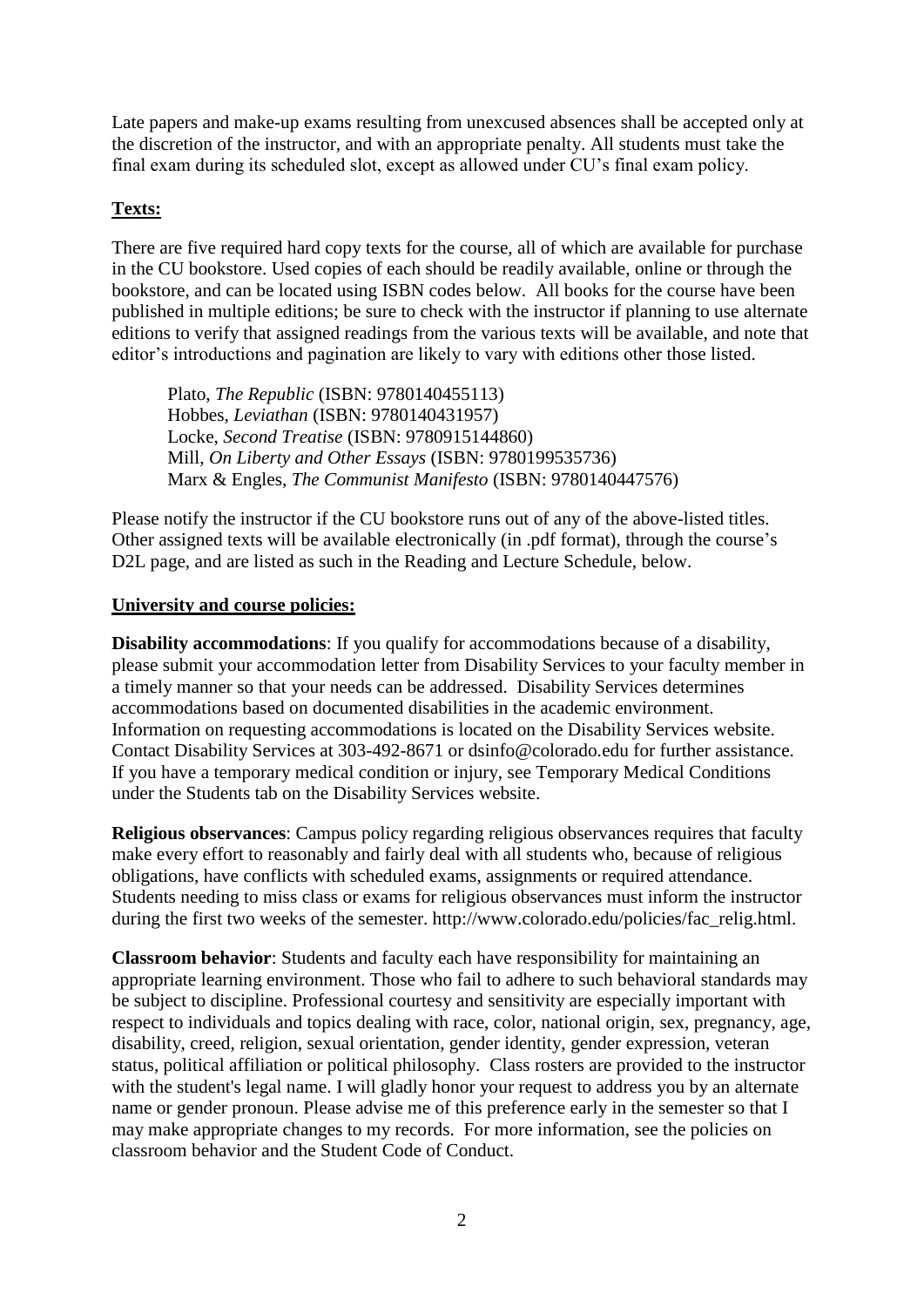**Discrimination and harassment**: The CU-Boulder policy on Discrimination and Harassment, the University of Colorado policy on Sexual Harassment and the University of Colorado policy on Amorous Relationships apply to all students, staff and faculty. Any student, staff or faculty member who believes s/he has been the subject of discrimination or harassment based upon race, color, national origin, sex, age, disability, religion, sexual orientation, or veteran status should contact the Office of Discrimination and Harassment (ODH) at 303-492-2127 or the Office of Judicial Affairs at 303-492-5550. Information about the ODH and the above referenced policies can be obtained at http://www.colorado.edu/odh.

**Honor code**: All students enrolled in a University of Colorado Boulder course are responsible for knowing and adhering to the Honor Code. Violations of the policy may include: plagiarism, cheating, fabrication, lying, bribery, threat, unauthorized access to academic materials, clicker fraud, submitting the same or similar work in more than one course without permission from all course instructors involved, and aiding academic dishonesty. All incidents of academic misconduct will be reported to the Honor Code (honor@colorado.edu); 303-492-5550). Students who are found responsible for violating the academic integrity policy will be subject to nonacademic sanctions from the Honor Code as well as academic sanctions from the faculty member. Additional information regarding the Honor Code academic integrity policy can be found at the Honor Code Office website.

**Sexual Misconduct, Discrimination, Harassment and/or Related Retaliation**: The University of Colorado Boulder (CU Boulder) is committed to fostering a positive and welcoming learning, working, and living environment. CU Boulder will not tolerate acts of sexual misconduct (including sexual assault, exploitation, harassment, dating or domestic violence, and stalking), discrimination, and harassment by members of our community. Individuals who believe they have been subject to misconduct or retaliatory actions for reporting a concern should contact the Office of Institutional Equity and Compliance (OIEC) at 303-492-2127 or cureport@colorado.edu. Information about the OIEC, university policies, anonymous reporting, and the campus resources can be found on the OIEC website.

**Excused absences**: At the instructor's discretion, students may be given opportunities to make up exams missed as the result of documented illnesses (with note from health care provider) or other (documented) emergencies, religious observances, or official university activities. Wherever possible, students should inform the instructor in advance of such absences in order to make necessary arrangements. The instructor reserves the right to distinguish excusable from non-excusable absences.

**Classroom etiquette**: Students are expected to arrive in the classroom by the scheduled start time and to remain until class is dismissed. Laptop computers and other electronic devices cannot be used in class without the prior consent of the instructor, and shall be subject to appropriate use restrictions. All students are welcome to participate in classroom discussion, and must allow others to do the same.

**Intellectual property**: Apart from the assigned course texts, most of which are in the public domain or are the property of publishers, the content of course lectures shall remain the intellectual property of the instructor. Students are welcome (and encouraged!) to take notes from lectures, but may not make audio, video, or still photographic recordings of lectures or lecture slides without the express written consent of the instructor. Students may share their lecture notes, but may not sell them to each other or to third party sites. Extended excerpts from lecture slides will be made available in advance of class on D2L, but full lecture slides will not be available online or otherwise to students, except as viewed during office hours.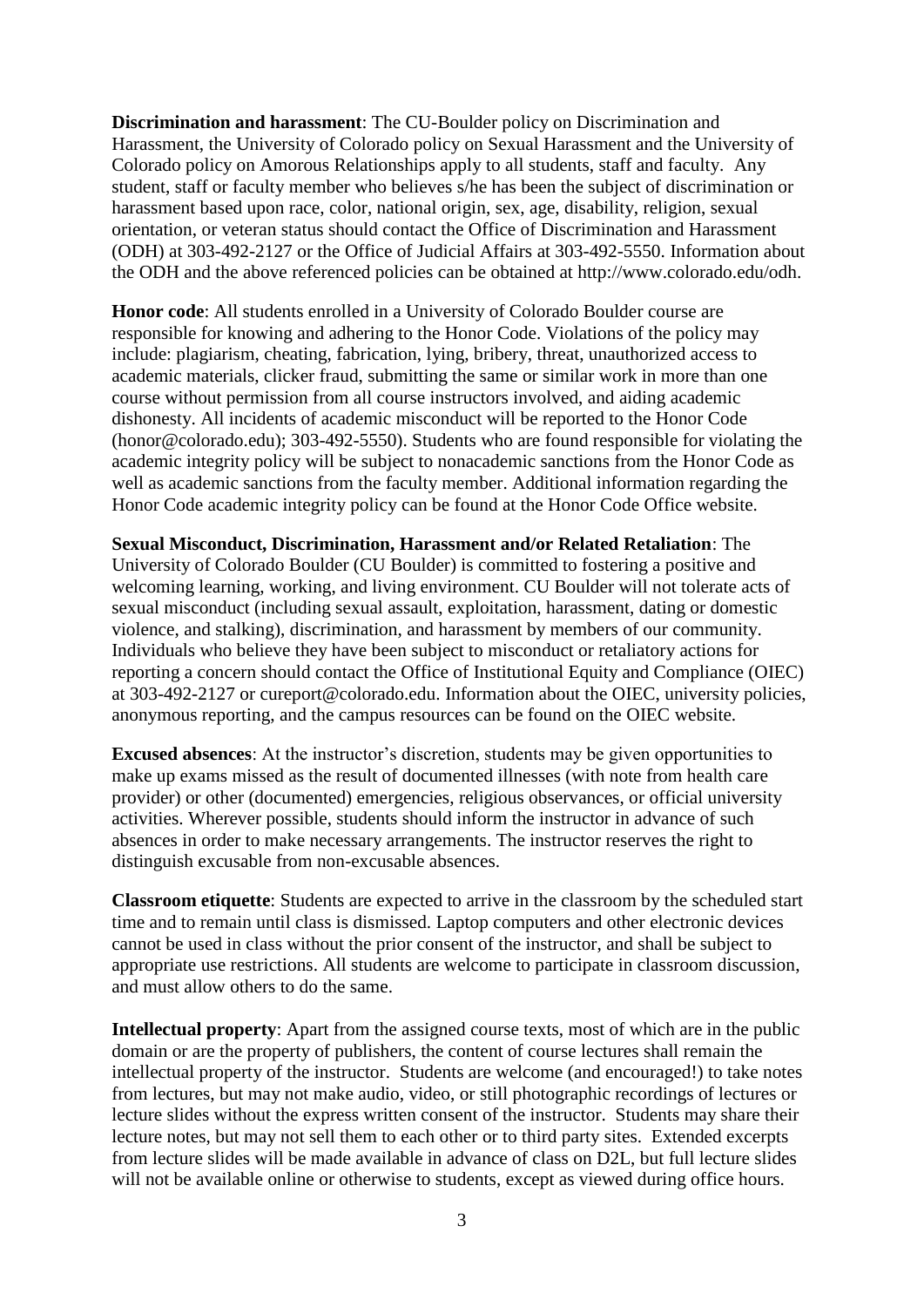#### **Reading and Lecture Schedule:**

Lectures will focus upon the readings assigned for a given day, as indicated below. Assigned texts for the main lecture should be read by the day for which they are listed below; texts assigned for each week's recitation should be read in advance if that week's recitation meeting. The instructor reserves the prerogative to modify this schedule as needed.

August 28: Introduction (no reading assignment) August 30: Plato, *Republic* (Introduction, Parts 1-2) Recitation: introduction to recitation (no reading assignment)

September 4: Plato, *Republic* (Parts 3-4) September 6: Plato, *Republic* (read Parts 8-9), first paper assigned Recitation: Huxley, from *Brave New World* (D2L)

September 11: Plato, *Republic* (Parts 5-7) September 13: Hobbes, *Leviathan* (editor's Introduction, chs. 1-8), first paper due Recitation: from Levitsky & Ziblatt, *How Democracies Die* (D2L)

September 18: Hobbes, *Leviathan* (chs. 9-16) September 20: Hobbes, *Leviathan* (chs. 17-24), Recitation: Arendt, from *The Origins of Totalitarianism* (D2L)

September 25: Hobbes, *Leviathan* (chs. 25-31) September 27: **first exam** (in class) Recitation: exam preparation (no additional reading assignment)

October 2: Locke, *Second Treatise*, Introduction, chs. 1-7 October 4: Locke, *Second Treatise*, chs. 8-19 Recitation: Nozick, from *Anarchy, State and Utopia* (D2L)

October 9: Locke, "A Letter Concerning Toleration" (D2L), second paper assigned October 11: Smith, from *The Wealth of Nations*; and Kant, "What is Enlightenment?" (D2L) Recitation: Allen, *et al*, "What Is Education For?" (D2L)

October 16: Rousseau, from *A Discourse on Inequality* (D2L), second paper due October 18: Madison, *Federalist #10* & *51*; Letters of Cato, Brutus (D2L) Recitation: Dahl, from *How Democratic is the American Constitution?* (D2L)

October 23: Wollstonecraft, "Vindication of the Rights of Woman" (D2L) October 25: Thoreau, "On the Duty of Civil Disobedience" (D2L) Recitation: Frye, from *The Politics of Reality* (D2L)

October 30: Tocqueville, from *Democracy in America* (D2L) November 1: **second exam** (in class) Recitation: exam preparation (no additional reading assignment)

November 6: Mill, *On Liberty*, chs. 1-2, November 8: Mill, *On Liberty*, chs. 3-5 third paper assigned Recitation: from Orwell, *Nineteen Eighty-Four* (D2L)